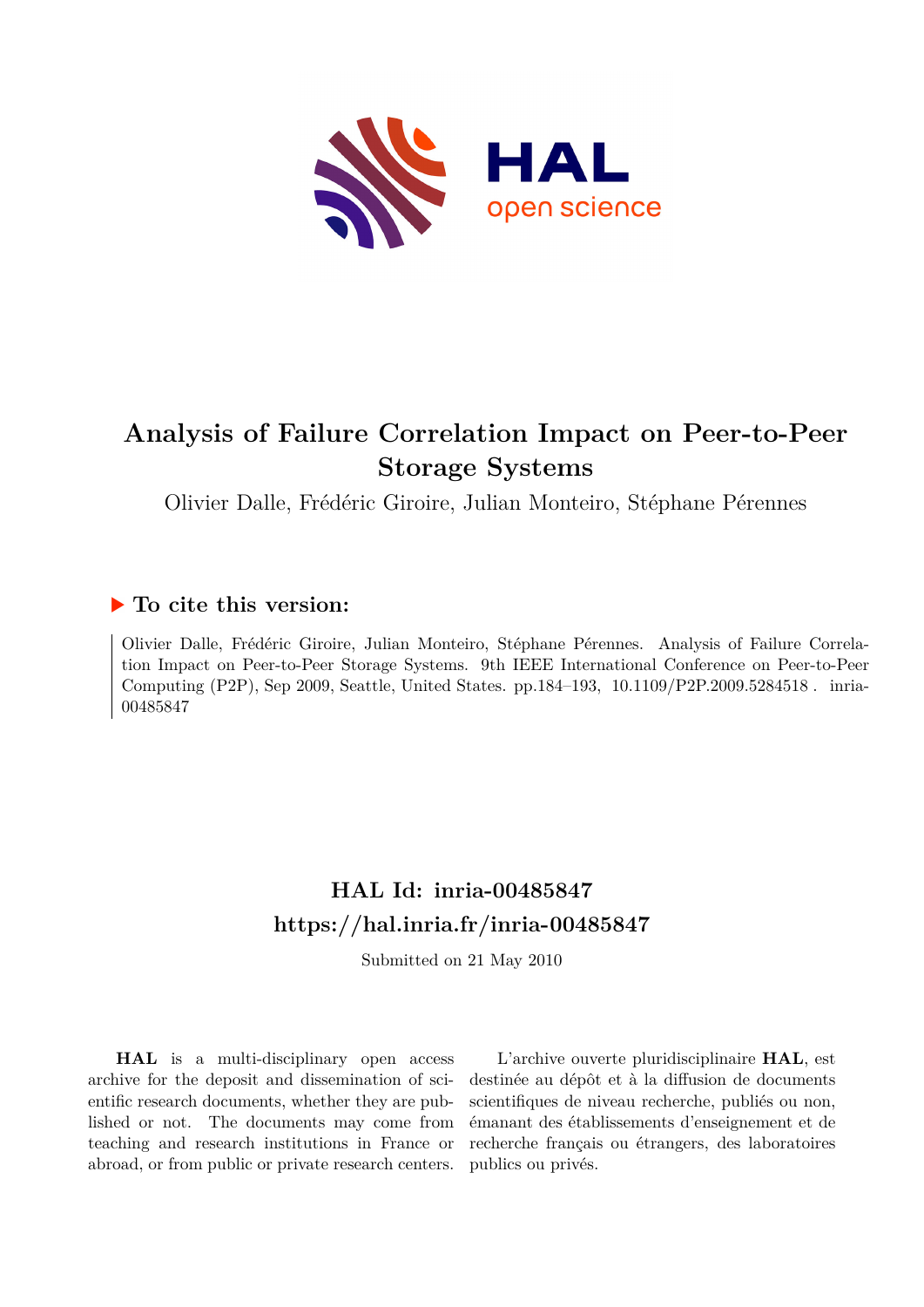# Analysis of Failure Correlation Impact on Peer-to-Peer Storage Systems

Olivier Dalle and Frédéric Giroire and Julian Monteiro and Stéphane Pérennes MASCOTTE joint project INRIA / I3S (CNRS, Univ. of Nice-Sophia), France Email: {firstname.lastname}@sophia.inria.fr

*Abstract*—Peer-to-peer storage systems aim to provide a reliable long-term storage at low cost. In such systems, peers fail continuously, hence, the necessity of self-repairing mechanisms to achieve high durability. In this paper, we propose and study analytical models that assess the bandwidth consumption and the probability to lose data of storage systems that use erasure coded redundancy. We show by simulations that the classical stochastic approach found in the literature, that models each block independently, gives a correct approximation of the system average behavior, but fails to capture its variations over time. These variations are caused by the simultaneous loss of multiple data blocks that results from a peer failing (or leaving the system). We then propose a new stochastic model based on a fluid approximation that better captures the system behavior. In addition to its expectation, it gives a correct estimation of its standard deviation. This new model is validated by simulations.

#### I. INTRODUCTION

In this paper, we study peer-to-peer storage systems that have high durability requirements (i.e., backup systems or long-term storage systems), like Intermemory [9], CFS [6], Farsite [4], OceanStore [11], PAST [22], Glacier [10], Total-Recall [3] or Carbonite [5]. Such distributed storage systems are prone to disk failures (or peers that permanently leave the network). Hence, redundancy data need to be introduced to ensure high durability over a long period of time. This could be done by the trivial replication of data [6], [22] or by Erasure Codes [16], [25] (e.g., Reed Solomon or Tornado) as used by some RAID schemes [18]. In the later, the system splits the user data (files, raw data, etc.) into data blocks, and then generates a set of redundant erasure coded fragments that are spread among participant peers. We focus on the analysis of systems that use Erasure Codes, as they are usually more efficient in terms of storage overhead than the replication [25].

To ensure durability, the system must have a self-repairing mechanism that maintains a minimum number of redundant fragments available in the network, even after multiple failures. Designing such a system raises fundamental questions: How much resource (bandwidth and storage space) is necessary to maintain this redundancy and to ensure a given level of reliability? What is the probability that a particular system configuration results in a data loss over a given time period?

To address those questions, we first consider a Markov Chain Model (MCM), similar to those found in the literature [20], [1], [7], that represents the behavior of a single data block. This chain allows to compute the average behavior of the system accurately. Simulations confirm our analytical results, but also indicate that the variations around the average behavior (i.e., the standard deviation) are much higher than those estimated by the MCM.

These variations are explained by the fact that when a disk failure occurs (or a peer permanently leaves the system) many *data fragments are lost at the same time*. This correlation induces large peaks in the bandwidth consumption. In addition, when the bandwidth is limited, those peaks tend to slow down the repairing process, resulting in data loss. Indeed, when the repairing time is longer, a damaged block is more likely to lose its remaining redundancy fragments to a point where it cannot be repaired. The consequence is that a bandwidth provisioning decision not taking into account these variations would lead to an erroneous design which in turn would introduce a risk of losing a significant amount of data.

In order to take into account this phenomenon, we propose a new stochastic Fluid Model, that does not represent a single block anymore, but the whole system. We provide a mathematical analysis of this model by giving a method to compute all the moments of its associated stationary distribution. Simulations show that the Fluid Model predicts the system very well (1% margin). Moreover, this model is scalable since its complexity is proportional to the erasure code length and does not depend on the number of peers.

To the best of our knowledge, this paper is the first study to propose an analytical model that takes into account the correlations between data block failures. Along with failure correlation, we also point out the impact of disk age heterogeneity on the system, and propose a new shuffling policy and a biased reconstruction policy to reduce this impact.

The remainder of this paper is organized as follows: after presenting the related work, we describe the system characteristics in the next section. In Section III we define the Markov Chain Model that estimates the average system behavior. We then compare this analytical model with an extensive set of simulations in Section IV, along with a discussion about its deficiencies. We then propose a Fluid Model that better captures the system variations, followed with its analysis, validation and some avenues for future research in Section V. Finally, our concluding remarks are in Section VI.

#### *Related work.*

The literature about P2P storage systems is abundant and several systems have been proposed. However, few analytical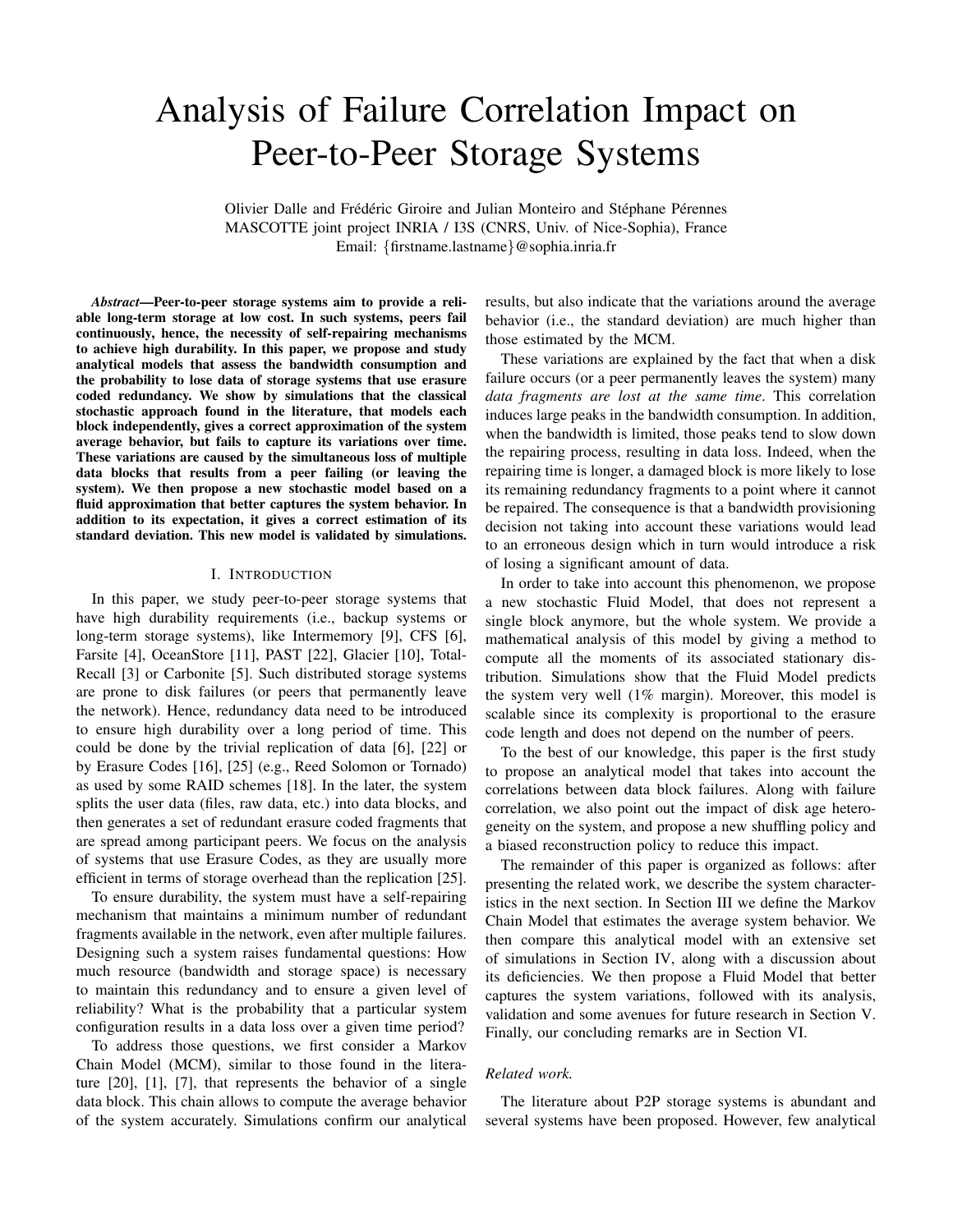models have been studied to estimate accurately the behavior of those systems (data durability, resource usage, e.g., bandwidth) and understand the trade-offs between the system parameters.

DHT based systems have been studied formally without the storage layer [14], but they have different requirements (e.g. network connectivity instead of data durability). The behavior of a storage system using full replication is studied in [20], where a Markov Chain Model is used to derive the lifetime of the system, and other practical metrics like storage and bandwidth overhead. Similarly, Datta and Aberer in [7] study analytical models for different maintenance strategies.

In [25], [15], the authors show that, in most cases, erasure codes use an order of magnitude less bandwidth and storage than replication to provide similar system durability. In [1], the authors also use a Markovian analysis to evaluate the performance of systems using Erasure codes for two different schemes of data recovery (centralized vs. distributed) and estimate the data lifetime and availability. In [8], Dimakis et al. show that other kinds of codes, as network coding, can be used to lower the system resource usage. In all these models, block failures are considered independent.

#### II. SYSTEM DESCRIPTION

The detailed characteristics of the studied P2P storage system are presented in this section. We consider a system designed for data archival, in this case the user data is immutable and stays for ever in the system. The peers could be desktop computers, enterprise servers or brick storage devices that stay turned on almost permanently. Furthermore, since in this paper we are not interested in studying the effects of increasing the system storage load, we make the simplifying assumption that the amount of data stored in the system is constant over the time.

Handling Churn. The system tolerates transient failures [24], where a peer can leave the system for short periods of time, as for example during restarts or power outages: If a peer stays disconnected for a time smaller than a given timeout (few hours), the system does not do anything [21]. Otherwise, the peer is considered to have failed permanently.

Permanent Peer Failures. Peers are subject to failures, mainly disk crashes. When a peer failure occurs, all the fragments stored on its disk are lost and the peer disk is replaced by a new empty disk. Following other works in the literature [20], [1], [13], these events occurs *independently* of one another, according to a memoryless process. We note  $\alpha = 1/MTTF$ the probability for a given peer to experience a failure during a time step, with MTTF the Mean Time To Failure of a disk. It is important to note that if, for a single disk, this is a rare event, a system with thousands of disks continuously experiences such failures [19]. As a consequence, it is essential to the system to *monitor* the blocks' state and maintain the redundancy by *reconstructing* lost fragments.

TABLE I SUMMARY OF MAIN NOTATIONS.

| N                | # of peers                                                    |
|------------------|---------------------------------------------------------------|
| S                | # of fragments in the initial block                           |
| $\boldsymbol{r}$ | # of redundancy fragments                                     |
| $n = s + r$      | # of fragments in a system block                              |
| r(b)             | # of remaining redundancy fragments of block b                |
| $r_0$            | reconstruction threshold value                                |
| l                | size of a fragment in bytes                                   |
| В                | total number of blocks in the system                          |
| $\tau$           | time step of the model                                        |
| $\alpha$         | probability for a disk to failure during a time step          |
| $\delta(i)$      | probability for a block at level $i$ to lose one fragment     |
| $\gamma$         | probability for a block to be reconstructed after a time step |
|                  | $(\gamma = 1/\theta)$                                         |

Introduction of Erasure Coded redundancy. The user data is divided into user data blocks. Each user data block is, in turn, sub-divided into s equally sized *fragments* to which are added  $r$  fragments of redundancy, using Erasure Codes (see [16]). Each system block has then  $n = s+r$  fragments that are spread and stored on  $n$  different peers chosen at random among all peers in the system. Any subset of s fragments chosen among the initial  $s+r$  is sufficient to recover (reconstruct) the block.

System monitoring. The system needs to continuously monitor the block's redundancy level to decide if the repairing process needs to start. We consider systems that implement a *threshold-based policy* (often called Lazy Repair [3], [7]). When the number of available redundancy fragments of a block b drops to a threshold value  $r_0$ , its reconstruction starts. Note that, higher threshold values mean lower probability to lose data, but higher bandwidth consumption. The case  $r_0 = r - 1$  is a special case called the *eager policy*, where a block is reconstructed as soon as a fragment is lost. This monitoring process can be done either in a centralized way or in a distributed way, using a Distributed Hash Table (DHT) [21].

**Block Reconstruction.** To rebuild a block  $b$ , a peer is chosen uniformly at random to carry out the reconstruction. It is done in three consecutive phases: in the first, *retrieval*, it has to download s of the remaining fragments; then, *recoding*, it rebuilds the block; and finally, *sending*, it spreads the  $r - r(b)$  missing fragments in the network. The amount of data transmitted per block is then  $(s+r-r(b))l$  in total, with  $r(b)$  the number of remaining redundancy fragments of block  $b$  and  $l$  the size of a fragment. A summary of the notations used throughout this paper is given in Table I.

Since the amount of traffic induced by the reconstruction transfers is much higher than the monitoring traffic, this later can be considered negligible here. Thus, the bandwidth consumption studied here is due solely to the reconstruction process.

#### III. MARKOV CHAIN MODEL

In this section, we present the Markov Chain Model that we evaluate in the rest of the paper. This chain represents the behavior of P2P storage systems and models a single data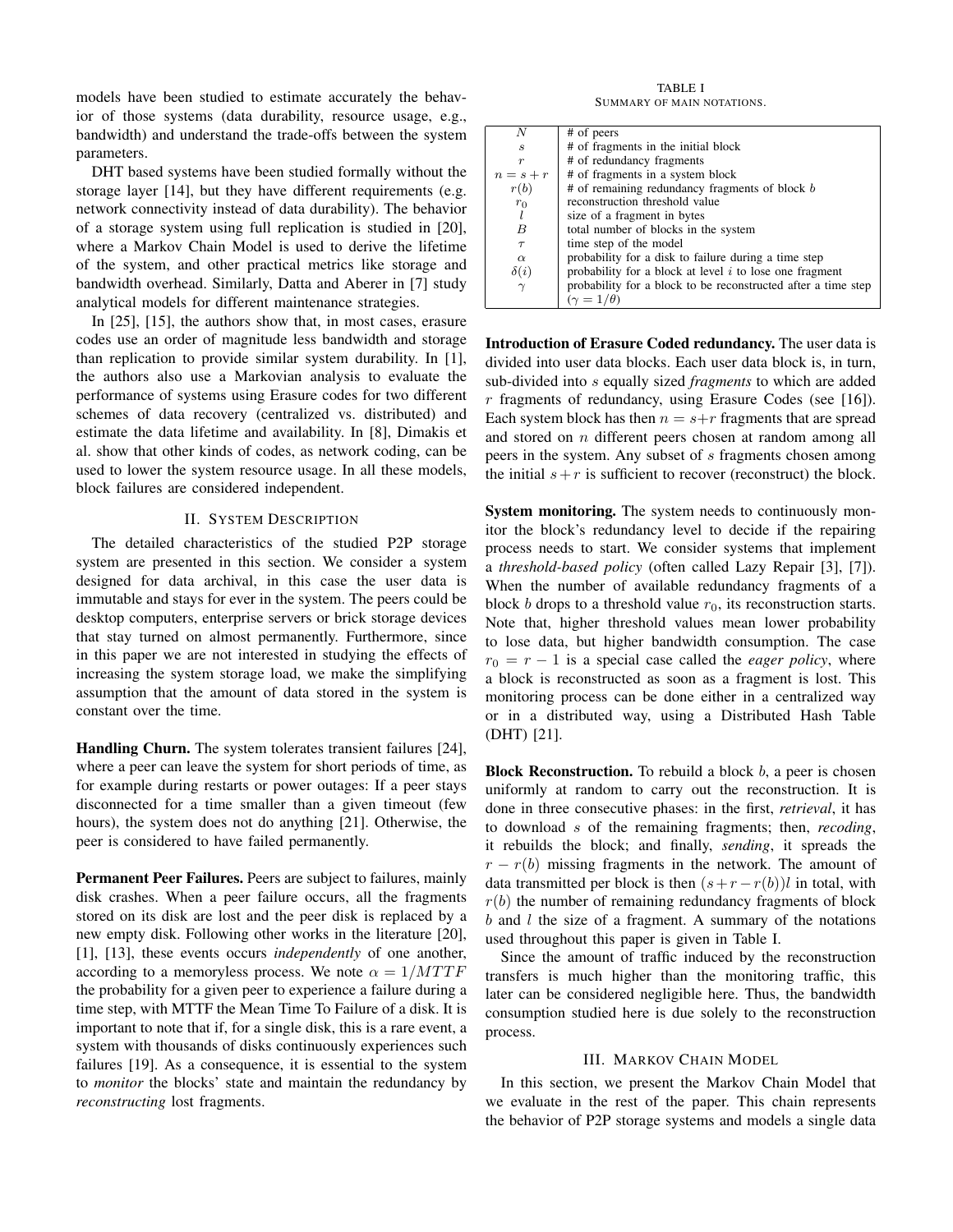

Fig. 1. Markov chain modeling the behavior of one block. Solid and dashed lines respectively represent failure and reconstruction events. Loops are omitted. Dead blocks are reinjected in the system with probability 1.

block, following the approaches found in the literature [1], [7]. We derive the average values of the system behavior (probability of data loss and average bandwidth consumption) from its stationary distribution.

Markov Chain States and Transitions. The behavior of a single block is modeled by a finite discrete time Markov Chain with time step  $\tau$ . The chain<sup>1</sup> (as depicted in Figure 1) has  $r+2$ states, that represent the  $r+1$  levels of redundancy of a block b, and a *Dead* state. Three different kinds of states can be distinguished:

- Non critical: when  $r_0 + 1 \le r(b) \le r$ ;
- Critical: when  $0 \le r(b) \le r_0$ ;
- Dead: when the block has less than  $s$  fragments.

A block can be affected by two different kinds of events: peer failures and reconstructions. The probability for a block at level  $i$  to lose one fragment during a time step is denoted by  $\delta(i)$  and is given by

$$
\delta(i) := (s+i)\alpha (1-\alpha)^{s+i-1}
$$

(recall that  $\alpha$  is the the probability for a peer to experience a failure during the time step). A block with no more redundancy fragments may die with probability  $\delta(0)$ . Note that the transition time of the system,  $\tau$ , can be small enough to ensure that only one disk failure happens per time step. The simultaneous loss of several fragments is emulated by successive fragment losses.

When a block becomes critical  $(r(b) \leq r_0)$ , the reconstruction starts. The reconstruction is modeled as follows<sup>2</sup>: the average duration of a reconstruction being noted  $\theta$ , at each time step, a critical block has a probability  $\gamma := 1/\theta$ to be rebuilt. In that case it goes to the top  $(r)$ . Note that we also assume that the blocks that lose a fragment during a time step cannot be reconstructed during the same time step. If a block loses more than  $r(b)+1$  redundancy fragments before being reconstructed, it goes to the *Dead* state. In our

model, due to the stability assumption (the number of blocks is constant), a dead block is replaced immediately. This purely formal assumption does not affect the system behavior because dead blocks are rare events, but it makes the analysis more tractable.

Stationary distribution. The finite Markov chain presented above is irreducible and aperiodic. Hence, the probability to be in a state converges towards a unique stationary distribution denoted by  $P$ , where  $P(i)$  is the stationary probability to be in state  $i$ . The stationary distribution can be computed exactly in time polynomial in  $n$  by finding the eigenvector with eigenvalue 1. The complexity is independent of the number of blocks  $B$  or of the number of peers  $N$ .

Expression of the Bounds for a Simplified Chain. To give an intuition of the system behavior in function of the parameters, we present here explicit closed formulas for a simplified chain. In this chain, the probability for a block to lose a fragment is the same for all states i, given by  $\delta = \delta(r)$ . Note that this simplified chain is "pessimistic", in the sense that the probability to lose a fragment in any state is higher than for the former chain, and gives upper bounds for the studied metrics. For space reasons, the calculus are not shown here.

The average number of blocks lost during a time step is given by:

$$
\#\text{dead} \approx \big(\frac{\rho}{1+\rho}\big)^{r_0+1} \cdot \frac{\delta}{r-r_0+\rho} B,
$$

with  $\rho := \frac{\delta}{\gamma(1-\delta)}$  the ratio between failure and reconstruction rates. Note that the number of dead decreases exponentially with the threshold value  $r_0$ . Notice also that higher ratios of  $\rho$  mean more dead.

Similarly we get the average number of blocks under reconstruction during a time step (it is the sum of blocks at level  $0 \leq i \leq r_0$ ):

#reconstructions 
$$
\approx \frac{\rho}{r - r_0 + \rho} B
$$
.

We see that the number of reconstructions is almost proportional to the inverse of  $r - r_0$ . As a matter of fact, dividing  $r_0$  by 2 roughly leads to reconstruct the block after twice as many fragment losses. Note that it gives an estimation of the bandwidth needed by the system.

#### IV. STUDY OF CORRELATION EFFECTS

In this section, we compare the system behavior estimated from the MCM with the results of simulations. We point out the deficiencies of the MCM to model the simultaneous loss of fragments when a disk fails. We show in Section IV-D the significant impact of this correlation on the variations of bandwidth usage, even for a large system. In Section IV-E, we examine a provisioning scenario and show that, when not taken into account, this variation could lead to a very high loss rate.

<sup>&</sup>lt;sup>1</sup>For the sake of clarity, we do not describe here the most accurate and complex chain, but rather a simplified version (where unlikely transitions are ignored). They give very good approximations and provide the intuition of the system behavior. We actually use a more sophisticated chain in our computations.

<sup>&</sup>lt;sup>2</sup>A Poisson reconstruction time is used, for mathematical tractability, and because we think it approximates well the random nature of network delays. Note that most other types of reconstruction could be captured by MCMs. For example, a reconstruction lasting a deterministic time can be modeled by labeling the states of a critical block by the progress of the reconstruction.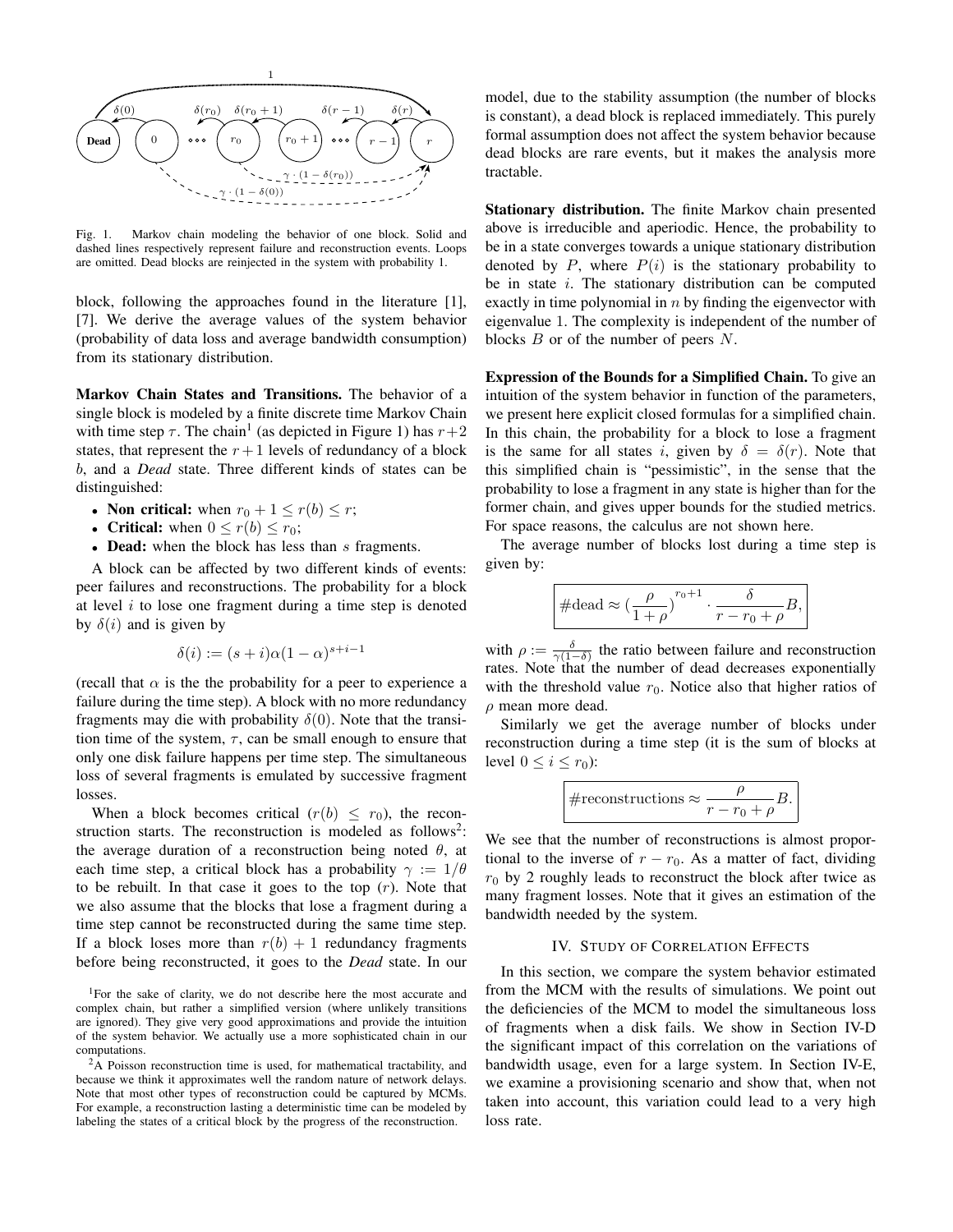#### *A. Simulation Model (SM)*

We developed a custom cycle-based simulator to evaluate several characteristics of a real system. The simulator does not aim at capturing the low level details of the network (such as packet level communication, traffic congestion or latency), but it focuses on the global evolution of block's states in the presence of peer failures and reconstructions.

The simulator monitors precisely the evolution of the blocks in the system, that is, their state at each time. For each disk, it stores a list of all the blocks having a fragment on it. When a disk failure occurs, the simulator updates the state of the blocks having lost a fragment. Precisely, during each cycle the simulator performs three phases:

- 1) generate disk failures;
- 2) handle the reconstruction of critical blocks:
	- a) for each block, test if its reconstruction is over;
	- b) if so, choose peers randomly to spread the rebuilt missing fragments;
- 3) ensure the stability of the system:
	- reintroduce fragments of the dead blocks;
	- replace crashed disks with new empty ones.

**Initialization phase.** At the beginning, all blocks have  $s + r$ fragments in the network (full redundancy). The fragments are uniformly distributed at random among nodes. Thus, each node starts with an average of  $B(s+r)/N$  fragments, with B the total number of blocks.

Note that during the first phase of the simulation, the system is in a *transient phase*. The cycles corresponding to this phase are not considered in the results given in following section. We focus on the properties of the stationary phase of the system.

Monitored metrics. The main metrics monitored by the simulator are the number of reconstructions in progress (hence the bandwidth usage), the number of dead blocks, and the redundancy level of blocks (hence the number of available fragments).

At the end of each cycle, a *trace* is generated containing all this information. The bandwidth consumption, BW, is calculated using the number of on-going reconstructions during each cycle. As shown in Section II, to reconstruct a block  $b$ , the system needs to transmit  $(s + r - r(b))l$  amount of data. Thus, to estimate the total bandwidth consumption, we sum over all blocks in reconstruction,  $B_{\text{rec}}$ , and we divide by the time step  $\tau$  and by the average reconstruction cycles for one block,  $\theta$ . It is assumed that the use of bandwidth is evenly distributed over the reconstruction time. We get then

$$
BW = \frac{l \cdot \sum_{b \in B_{\text{rec}}}(s + r - r(b))}{\tau \cdot \theta}.
$$

Simulation suite and default parameters. A large number of simulations with different sets of parameters were performed. Unless otherwise explicitly indicated, the default parameter values are the following: a medium size system with  $N =$  $5000$  peers (different scenarios with N spanning from 25 to

TABLE II COMPARISON OF THE RESULTS OBTAINED USING THE SM AND MCM, FOR DIFFERENT VALUES OF RECONSTRUCTION THRESHOLD  $r_0$ .

| (a) Average bandwidth usage (in Mbits/s)<br>$r_0$ |      |      |      |      |      |  |  |
|---------------------------------------------------|------|------|------|------|------|--|--|
| SM                                                | 0.94 | 1.26 | 1.77 | 2.78 | 5.56 |  |  |
| MCM                                               | 0.94 | 1.26 | 1.78 | 2.78 | 5.57 |  |  |

| (b) Fraction of Data Loss Per Year $(\%)$ |      |                      |                      |                                                                                     |                      |  |  |
|-------------------------------------------|------|----------------------|----------------------|-------------------------------------------------------------------------------------|----------------------|--|--|
| $r_0$                                     |      |                      |                      |                                                                                     |                      |  |  |
| SМ                                        | 1.31 |                      |                      | $1.06 \cdot 10^{-1}$ $1.13 \cdot 10^{-2}$ $1.56 \cdot 10^{-3}$ $3.33 \cdot 10^{-4}$ |                      |  |  |
| MCM                                       | 1.33 | $1.09 \cdot 10^{-1}$ | $1.10 \cdot 10^{-2}$ | $1.37 \cdot 10^{-3}$                                                                | $2.44 \cdot 10^{-4}$ |  |  |

1 million of peers are also evaluated); the size of a user data block is 3.6MB, thus, with  $s = 9$  and  $r = 6$  the size of a fragment is  $l = 400KB$ , and the system data block is 6MB (with this redundancy we have a space overhead of 66%); the reconstruction threshold value is set to  $r_0 = 3$ . The system-wide number of blocks is then  $B = 5 \cdot 10^5$  (i.e., 2.86TB), which leads to an average of  $600MB$  per disk<sup>3</sup>. Disk capacity is chosen to be 5 fold the average amount of data per disk, i.e., 3GB. The average time to reconstruct a block is  $\theta = 12$  hours. It includes the timeout delay to detect that a peer has disappeared (temporary churn) and the delay to perform the reconstruction, i.e., the time to collect the remaining fragments, to recalculate the erasure code and redistribute the missing fragments. The average lifetime of a disk or Mean Time To Failures (MTTF) is assumed to be 1 year (see e.g. [19], [23] for a discussion). In general, the simulation time  $T_{sim}$  was chosen to be 10 years, with a time step of one hour, which leads to 87600 cycles.

#### *B. Average System Behavior*

We compare here, for different sets of parameters, the average behavior of the system given by the Simulation Model (SM) and the one predicted from the analysis of the MCM. Table II presents a representative subset of our experiments where the value of the reconstruction threshold  $r_0$  varies from 1 to 5.

We observe that the MCM gives a very precise estimation of the average bandwidth consumption (Table II-(a)) and of the fraction of data loss per year (Table II-(b)), except for values of  $r_0$  close to r. The reason is that for these values the probability to lose a block becomes very small and these values are an average over rare events.

Remark on data loss. In practice the system parameters are set in a way that the probability of a data loss is very low (e.g., in the order of  $10^{-20}$ ). However, it is difficult to simulate such rare events in a reasonable time. To solve this issue, we deliberately chose less realistic values to evaluate the probability to lose data. In particular, the MTTF of disks was set as low as 90 days and  $\theta$  raised to 24 hours.

<sup>3</sup>To be able to execute the simulations in a reasonable amount of time, we choose a system with disk size 100 times smaller than the one expected in practice As a matter of fact, to simulate 5000 peers with small disks of size 5GB, the simulator needs to deal with 30 millions of fragments. Hence, the importance to propose scalable analytical models that can accurately estimate the behavior of very large systems.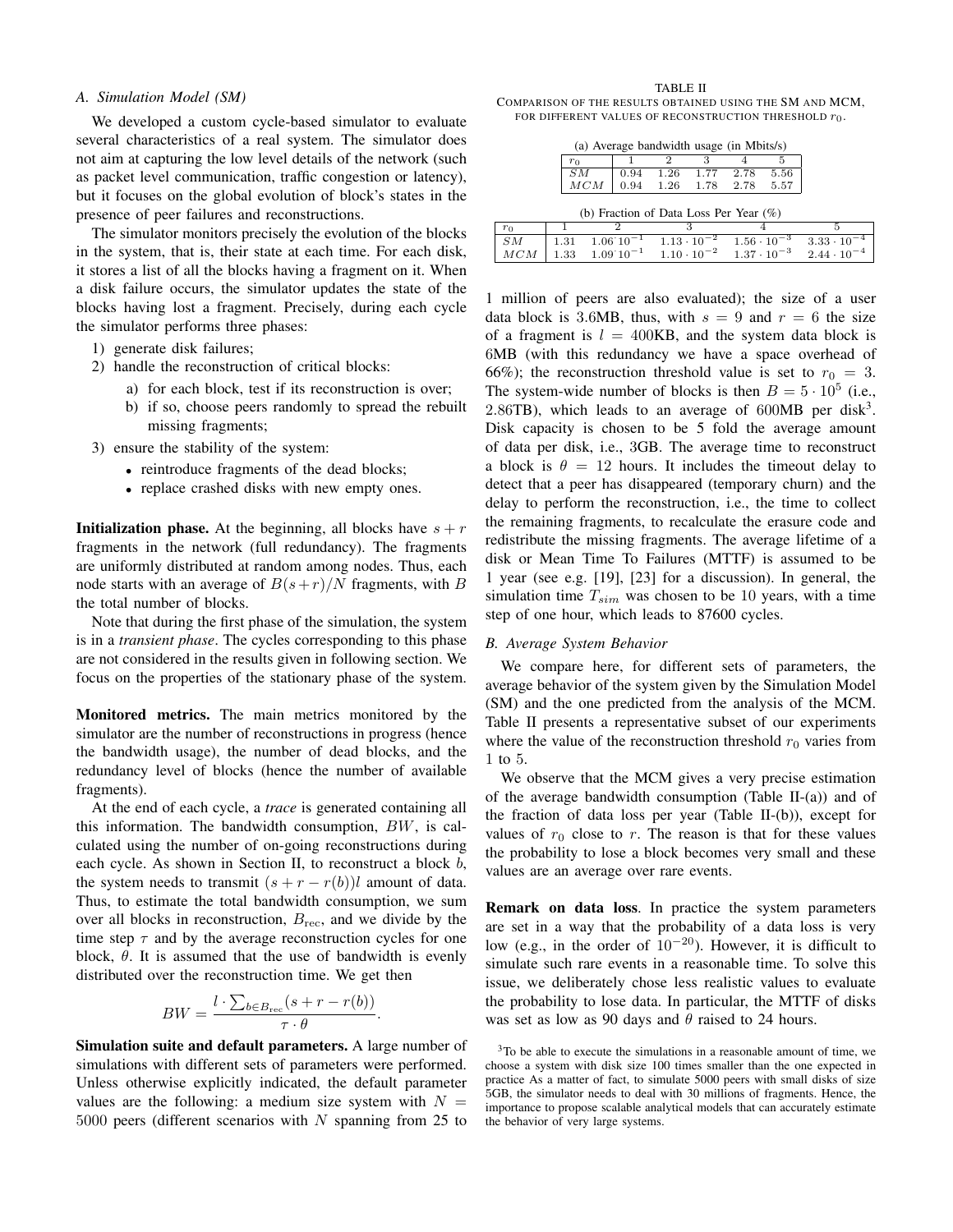

Fig. 2. Histogram of the bandwidth use by reconstructions. Top: Simulation Model. Bottom: Markov Chain Model. (Beware, y-scales are not the same.)

#### *C. The problem of correlation*

Figure 2 shows an histogram with the distribution of the bandwidth consumption over time. In the top plot we have the results obtained using the Simulation Model (SM), and in the bottom, a system equivalent to the MCM, with independent fragment failures. As previously stated, the average value of both systems are very close (5.55 versus 5.50 Mbits/s). However, the variations around this average are totally different. The standard deviation is 2.23 Mbits/s in the SM, to compare with only 0.1 Mbits/s in the MCM. This difference is explained by the fact that *a disk failure impacts simultaneously all the blocks that have fragments stored on it*. Therefore, when a failure happens, many blocks lose one fragment at the same time. Moreover, an important proportion of these blocks needs to start the reconstruction, which induces high peaks in the bandwidth consumption.

Note that the standard deviation of the independent model can be deduced directly from the MCM. Each block has a probability  $p = \sum_{i=0}^{r_0} P(i)$  of being in reconstruction, with  $P$  the stationary distribution of the MCM. Hence, the total number of blocks in reconstruction is the sum of independent variables and follows a binomial distribution of parameters B and  $p$ . This distribution is very concentrated around its mean Bp and the standard deviation is given by  $\sqrt{Bp(1-p)}$ .

We conclude that modeling the behavior of a single block using the MCM and extrapolating the results to the whole system do not lead to an accurate representation of the system.

#### *D. Correlation and the System Size*

The impact of data loss correlation shown above actually depends on the amount of fragments stored on the disk. A somewhat extreme case is when the number of peers is equal to the number of fragments of a block at full redundancy, that is  $N = s + r$ . In such a system all the blocks lose one fragment whenever a disk crashes and all the blocks follow the same trajectory. Almost at the opposite, when the disk contains few fragments (the extreme being each disk contains at most



Fig. 3. Standard deviation of bandwidth usage versus system size.

one fragment), trajectories do get independent and the system does not deviate from its mean. These two extreme examples illustrate the fact, that the impact of correlation depends on the ratio between the number of fragments per disk and the number of peers (a peer failure simultaneously impacts about  $(s + r)B/N$  fragments). In an extremely large system, the dynamic gets closer to the independent case. The following simulations confirm this intuition.

To illustrate it, we simulate systems with a fixed amount of data (same number of blocks), but with varying number of peers (between 25 and 1 million) and varying number of fragments per disk. The number of blocks is  $2.5 \cdot 10^5$ . It corresponds to  $3.75 \cdot 10^6$  fragments. Figure 3 shows the standard deviation given by SM and MCM. The standard deviation of MCM is very far from the SM. This is obvious for small systems: 0.069 vs 7.7 for 100 peers. But this is true even for large systems: the deviation is still 5 times higher for a system with 50, 000 peers. The deviation of the dependent system decreases monotonically with the system size toward the limit obtained for the independent system. In this example, when the number of peers reaches 1 million, both standard deviations are of the same order. As expected, the standard deviation of the MCM is almost constant, as it depends only on the number of blocks which is constant here.

#### *E. Bandwidth Provisioning and Loss of Data*

We show that the data loss correlation has a strong impact on the variations of the bandwidth usage. But do these variations really affect the system reliability? What happens if the amount of bandwidth available, or allowed by the user application, is limited? To answer these questions, we simulate different scenarios with bandwidth limitation. This limit varies from  $\mu$  to  $\mu + 10\sigma$ , with  $\mu$  and  $\sigma$  respectively the expectation and the standard deviation given by the MCM. In these experiments, when the bandwidth is not sufficient to carry out all the reconstruction demands, a queue is used to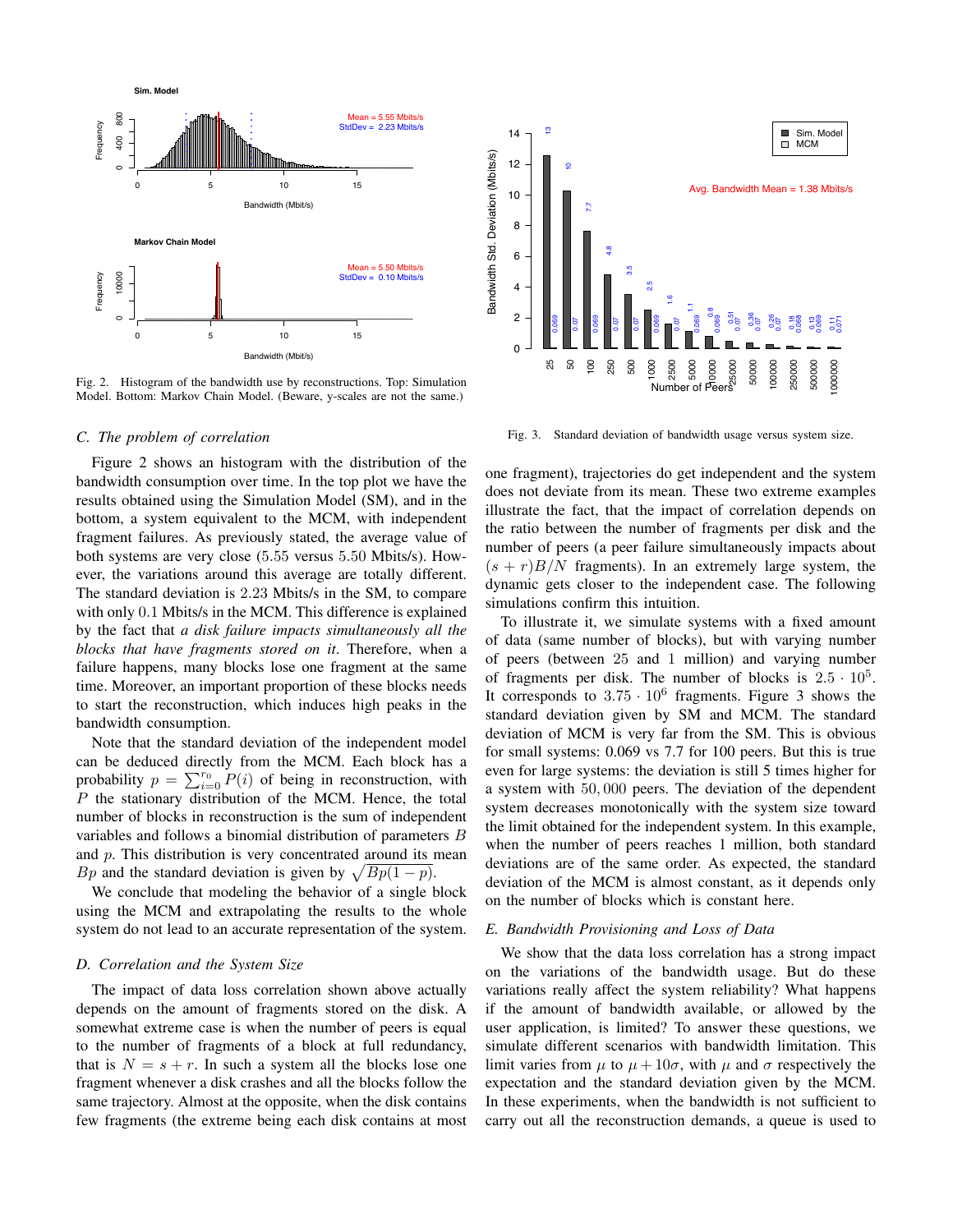

Fig. 4. Data loss for different provisioning scenarios using the SM.

store the blocks to be rebuilt. The reconstructions then start in FIFO order when bandwidth is available.

Figure 4 shows the cumulative number of dead blocks for different limits of bandwidth. We see that limiting the bandwidth has very strong impact. Between  $\mu$  (5.5 Mbits/s) and  $\mu + 5\sigma$  (6.04 Mbits/s), the number of dead blocks dropped from  $4.3 \cdot 10^3$  in the former to 196 in the later. If we have no limit on the bandwidth, we also computed that the cumulative number of dead drops to 11, which is respectively 400 and 18 times less than the former cases.

Note that for all these experiments, the available bandwidth is greater than the average bandwidth given by the MCM. Hence, it is only *the fact of delaying some block reconstructions that increases the probability to lose fragments*. As a consequence, provisioning the system based on a model assuming block independence, as the MCM, could lead to disastrous effects. As a matter of fact, in the MCM, the bandwidth usage is very concentrated around its mean. For example, the probability to exceed  $\mu+5\sigma$  is less than  $5.810^{-7}$ . A provisioning of this amount of bandwidth seems a very safe one. But as we see in Figure 4, such a dimensioning would lead to data loss. Therefore, it is very important to have a model that takes data loss correlation into account.

#### V. A NEW STOCHASTIC MODEL

The discussion above shows that the system cannot be seen as a set of independent blocks; so we need to model the system globally. For this purpose, we propose in this section a new approximated model based on a fluid approximation. We provide a theoretical analysis in Section V-B, giving its average behavior, the variation from its mean and a way to compute any of its moments. In Section V-C, we show by means of simulations that it models very closely the variations of a realistic system.

#### *A. The New Model*

We need to model the whole system. Block states could be fully described by a vector encoding the location of its fragments. This would lead to a gigantic Markov Chain (with around  $N^{(s+r)B}$  states) which is too big to compute its stationary distribution. Therefore, we propose a new Markovian Approximated Model whose purpose is too approximate this gigantic chain.

The Approximated Model. The Approximated Model is derived from the following observation: fragments are spread randomly during the initialization phase and whenever a reconstruction occurs. Hence, we make the following approximation:

*(A) At any time the fragments of a block are randomly placed into the system*4.

In such a case, the state of a block is fully described by its level of redundancy and blocks at the same level are equivalent. Hence a Markov Chain that counts how many blocks are at each level can be used. The system is described by a vector  $B(t) = (B_0(t), \cdots, B_r(t))$  where  $B_i(t)$  is the number of blocks at level  $i$  at time  $t$ . This discrete chain can be formally described, but it is still too large for practical use (it has  $(r+1)^B$  states). However since many blocks are in the same state, we use a fluid approximation for that chain (see [12], [2] for references on fluid models).

Fluid approximation for large systems. The process to distribute the fragments among the disks follows a multinomial distribution during time (Assumption (A)). When the number of blocks  $B$  is large compared to  $N$ , as in practical systems, the multinomial distribution is very concentrated around its mean: the standard error of the number of fragments per disk is of order  $O(\frac{1}{\sqrt{B/N}})$ . The fluid approximation consists in neglecting these variations around the mean and considering that, at each time step, the proportion of blocks affected by the reconstructions and peer faults is exactly the average proportion.

We present here this stochastic Fluid Model, with discrete time step  $\tau$ . The system is described by the state vector  $X(t) =$  $(X_0(t), \cdots, X_r(t))$ , where  $X_i(t)$  counts the fraction of blocks that are in state i at discrete time t (i.e.,  $X(t) = B(t)/B$ ). The evolution of the state vector is then modelled as follows. First, we define two matrices:  $R$ , which represents the effects of the reconstruction process on the state vector,



<sup>4</sup>Assumption (A) is indeed an approximation since the fragments of a block whose last reconstruction occurred at time  $T_0$  can only be located on the disks that where in the system at time  $T_0$  and never got faulty since. The correct statement is that the fragments of a block with age  $T - T_0$  are randomly spread on disks with age at least  $T - T_0$ . Nevertheless we assume that (A) holds.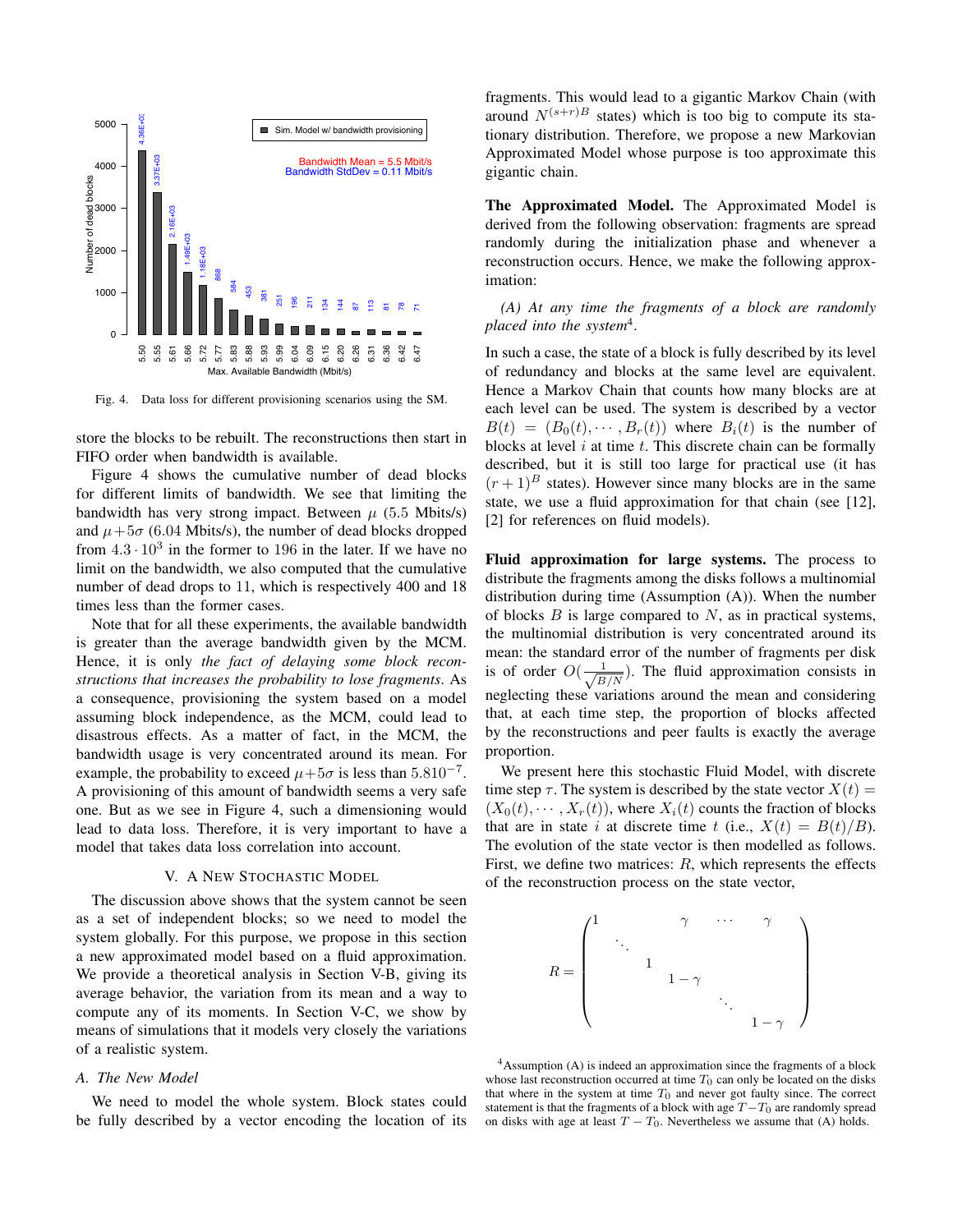and  $F'$ , the effects of a disk fault,

$$
F'(t) = \begin{pmatrix} 1 - \mu_r(t) & & & & \mu_0(t) \\ \mu_r(t) & \ddots & & & \\ & \ddots & \ddots & & \\ & & \ddots & \ddots & \\ & & & \mu_1(t) & 1 - \mu_0(t) \end{pmatrix}
$$

where  $\mu_i(t)$  is the fraction of blocks in state i affected by a failure. We then express a transition of the system as

$$
X(t+1) = M(t) \cdot X(t),
$$

with  $M(t)$  a random product defined as follows

$$
M(t) = \begin{cases} RF' & \text{with prob. } f \text{ (disk fault)}; \\ R & \text{with prob. } 1 - f \text{ (recons. only)}, \end{cases}
$$

where  $f$  is the probability to experience a disk failure during a time step. At each time step, if no disk failure occurs, we only account for the effects of reconstructions; otherwise the disk failure effect is added. Henceforth, we note  $F = RF'$  for simplicity.

The model makes the following assumptions:

- At most one disk can fail during a time step (note that it is sufficient to choose  $\tau$  small enough to ensure that multiple failures almost never happen).
- During a time step, a failure happens with probability  $f = \alpha N$ .
- Whenever there is a failure, a block at level  $i$  has probability  $\mu_i(t)$  to lose a fragment. This is indeed hypothesis (A). A first approach is then to consider that each disk contains a proportion  $1/N$  of fragments (i.e., about  $B(s+r)/N$ , then the probability to lose a fragment at level *i* (assuming a fault) is  $\mu_i(t) = \frac{s+i}{N}$ . It corresponds to a first Simple Fluid Model (SFM).

Our first simulation experiments showed that this approximation already gives good results, but we can still refine it further as follows.

Disk age and number of fragments in a disk. When a disk fails, it is replaced by a new *empty* disk. Since disks fill up during the system life, a newly replaced disk is empty, while an old disk contains many fragments. Disk age and disk size distributions can be approximated closely for systems with large number of blocks. When a block is reconstructed, each of the rebuilt fragment is sent on a random peer. Hence, at each time step, the distribution of the rebuilt fragments among the peers follows a multinomial distribution, with parameters the number of rebuilt fragments and  $1/N$ . As the multinomial distribution is very concentrated around its mean, the *filling up process can be approximated by a affine process of its age*, in which, at each time step, each disk gets in average the number of reconstructed fragments divided by the number of peers. The age of death follows a geometric law of parameter  $\alpha$ , as at each time step a disk has a probability  $\alpha$  to experience a fault. That is,

$$
\Pr[\text{death age} = k] = (1 - \alpha)^{k-1} \alpha.
$$

Hence, *disks with very heterogeneous number of fragments* are present in the system. This strong heterogeneity of the number of fragments per disk may have a significant influence on the variations of the system. As a matter of fact, when the system experiences a disk failure, we may lose a lot of fragments if the disk was almost full, but a lot less for a young disk. Therefore, we propose a refinement of the Simple Fluid Model to take these variations into account.

Fluid Model (FM). We can take the disk size distribution into account and modify  $\mu_i(t)$  accordingly. This can be done by setting

$$
\mu_i(t) = \frac{(s+i)z(t)}{N},
$$

where  $z(t)$  is the *disk filling ratio* and is taken according to the distribution of the numbers of fragments in a disk:

$$
Pr[z(t) = \frac{kC(\alpha, k_{\text{max}})}{\alpha}] = (1 - \alpha)^{k-1}\alpha, \text{ for } 1 \le k < k_{\text{max}},
$$
  

$$
Pr[z(t) = \frac{k_{\text{max}}C(\alpha, k_{\text{max}})}{\alpha}] = 1 - (1 - \alpha)^{k_{\text{max}}},
$$

where  $k_{max}$  and  $C(\alpha, k_{max})$  are defined below.  $z(t)$  follows a normalized truncated geometric distribution. The distribution is truncated to model full disks and  $k_{max}$  is indirectly given by the maximum number of fragments per disk  $D<sub>S</sub>$ :  $D_S = \alpha k_{\text{max}} B(s + r) / N$ , where  $\alpha B(s + r)$  is roughly the average number of fragments reconstructed per time step. Hence,  $k_{\text{max}}$  represents the number of time steps to fill up a disk. The distribution is normalized to have an average filling ratio of 1:  $C(\alpha, k_{\text{max}})/\alpha$  is the expectation of a truncated geometric distribution of parameter  $\alpha$  for  $1 \leq k \leq k_{\text{max}}$ . We have  $C(\alpha, k_{\text{max}})=1 - (1 - \alpha)^{k_{\text{max}}} - k_{\text{max}}(1 - \alpha)^{k_{\text{max}}-1} +$  $\alpha k_{\text{max}}(1-\alpha)^{k_{\text{max}}-1}$ . Note that 1 is a good approximation of C for large  $k_{\text{max}}$ .

Note that the model is scalable since its size is  $s+r$  and the random transition matrix at time  $t$  can be computed in time  $O((s+r)^2)$ . Finally, let us summarize the new notations that will be used throughout this section:

| $\mid f \mid$ probability to have a disk failure during a time step |
|---------------------------------------------------------------------|
| $(f = \alpha N)$                                                    |
| $\mu_i$   probability for a block in state i to be affected         |
| by a failure                                                        |

#### *B. Analysis*

We present a theoretical analysis that allows to compute all the moments of the stationary distribution of the Fluid Model. The analysis boils down to the analysis of a random matrix (or matrix distribution),  $M(t)$ . Note that we do not give a closed formal solution to this difficult problem because there exists no general theory to get the distribution of a random product of two matrices. It is not surprising since, for example, only determining if the infinite product of two matrices is null is an undecidable problem [17].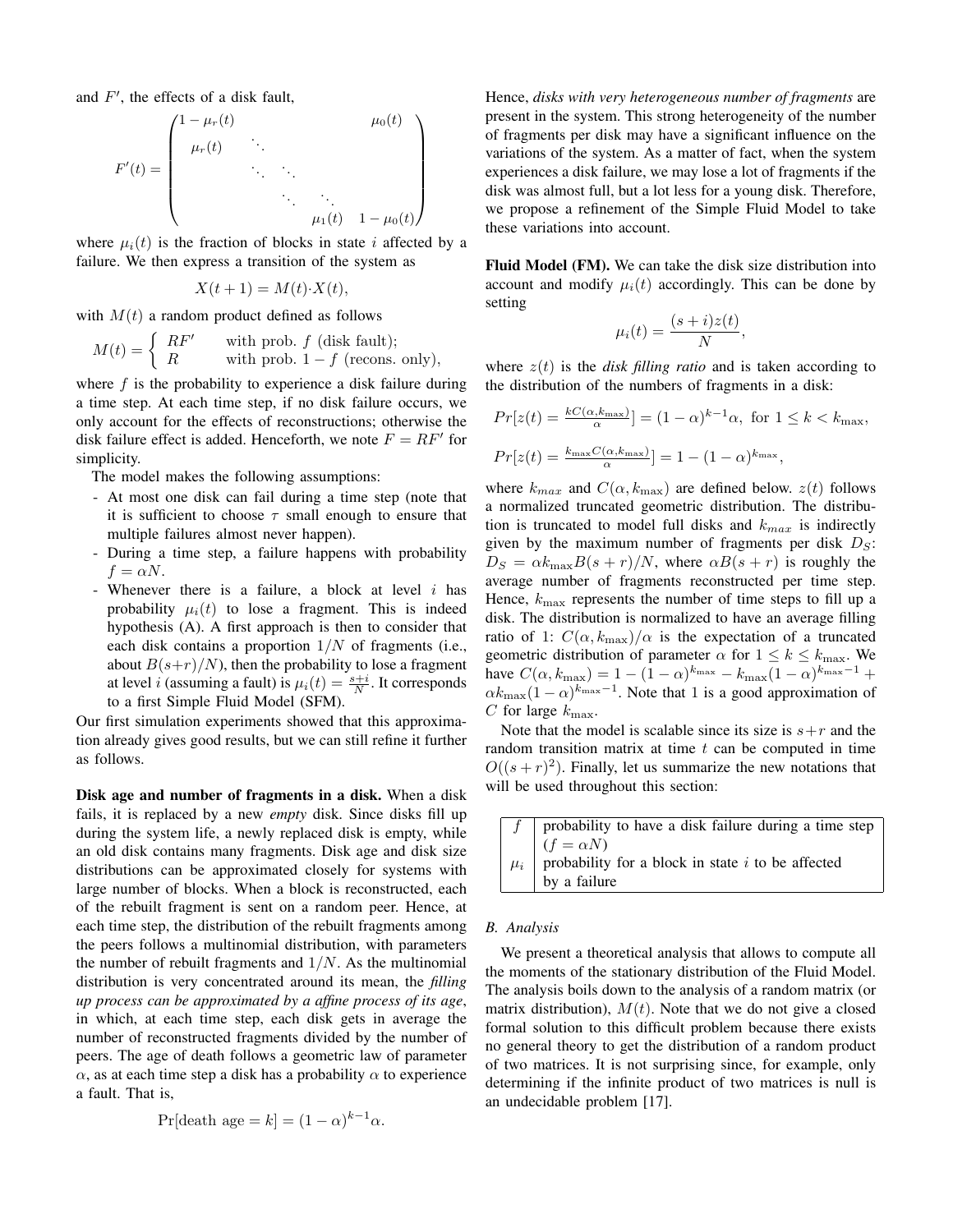Expression of the expectation of the Simple Fluid Model. A transition of the system transforms the state vector  $X =$  $(X_1, \dots, X_n)$  according to

 $X(t + 1) = M(t)X(t).$ 

Hence,

$$
\mathbb{E}[X(t+1)] = \mathbb{E}[M(t)]\mathbb{E}[X(t)].
$$

The expectation of the transition matrix is given by

$$
\mathbb{E}[M(t)] = \mathbb{E}[fF(t) + (1 - f)R] = f\mathbb{E}[F(t)] + (1 - f)R,
$$

with  $\mathbb{E}[F(t)] = \mathbb{E}[RF'(t)] = R\mathbb{E}[F'(t)],$  as  $F'$  is independent of R. We have  $\mathbb{E}[F'(t)] = F'$ , with  $F'$  corresponding to the fault matrix for an average filling ratio of 1. Therefore, we obtain the same expectation for the Simple Fluid Model and the Fluid Model. To summarize, we get

$$
\mathbb{E}[M(t)] = fRF' + (1-f)R.
$$

The linear operator  $\mathbb{E}[M(t)]$  is a probability matrix and it can be computationally checked that 1 is the only eigenvalue with norm one. Hence we have  $\mathbb{E}[X(t)]$  converges to  $E_0$ , solution of the equation

$$
E_0 = (fRF' + (1-f)R)E_0.
$$

Note that, since  $(fRF' + (1 - f)R)$  is roughly equivalent to the matrix transition of the MCM, we find that  $\mathbb{E}[X(t)]$ converges to the stationary vector of the single block model. This is expected since expectations are linear.

Expression of the standard deviation of the Simple Fluid Model. We want to compute the standard deviation of the state vector  $X$ , meaning the standard deviation of each of its coordinates. We recall that each coordinate corresponds to the number of blocks in a given state.

Let start by computing  $\mathbb{E}[X^2]$ .

$$
X(t+1)^2 = (M(t)X(t))^2.
$$

That is

$$
X_i^2 = \left(\sum_{j_1=1}^n m_{ij_1} X_{j_1}\right) \left(\sum_{j_2} m_{ij_2} X_{j_2}\right).
$$

We get

$$
X_i^2 = \sum_{j_1, j_2} m_{ij_1} m_{ij_2} X_{j_1} X_{j_2}.
$$

Note that, as  $X^2$  depends of all the cross-products of  $X_i$  and  $X_i$ , we have to compute all their expectations.

Expression of the expectations of the cross-products. We have

$$
X_i X_j = \left(\sum_{k_1=1}^n m_{ik_1} X_{k_1}\right) \left(\sum_{k_2=1}^n m_{jk_2} X_{k_2}\right).
$$

Hence

$$
X_i X_j = \sum_{k_1, k_2} m_{ik_1} m_{jk_2} X_{k_1} X_{k_2}.
$$

It gives for the expectations:

$$
\mathbb{E}[X_i X_j] = \mathbb{E}[\sum_{k_1,k_2} m_{ik_1} m_{jk_2} X_{k_1} X_{k_2}].
$$

By linearity and independence (of  $m_{ij}$  and  $X_i$ ), we obtain

$$
\mathbb{E}[X_i X_j] = \sum_{k_1, k_2} \mathbb{E}[m_{ik_1} m_{jk_2}] \mathbb{E}[X_{k_1} X_{k_2}].
$$

The method is to write a linear system of equations linking the cross-product expectations at time  $t + 1$  with the expectations at time t. Let ind be the function  $[1, n] \times [1, n] \rightarrow [1, n^2]$ ,  $\text{ind}(i, j) = (i - 1)n + j$ . Let us define the matrix N by

$$
N_{i'j'} = \mathbb{E}[m_{i,k_1}m_{j,k_2}],
$$

with  $i' = \text{ind}(i, j)$  and  $j' = \text{ind}(k_1, k_2)$ . Note that this matrix is of dimensions  $n^2 \times n^2$ .

We now need to compute  $\mathbb{E}[m_{i,k_1}m_{j,k_2}].$  As the matrix of transition  $M(t)$  is stochastic, we have to sum over all possible disk fillings  $z(t)$  to obtain the expectation. If, we note  $F^{(k)}$ the matrix  $F(t)$  for a filling ratio equal to k, the definition of  $M(t)$  gives

$$
\mathbb{E}[m_{ik_1}m_{jk_2}] = \sum_{k=1}^{k_{\text{max}}} \Pr\left[z(t) = \frac{kC(\alpha, k_{\text{max}})}{\alpha}\right] \left(fF_{ik_1}^{(k)}F_{jk_2}^{(k)}\right) + (1-f)R_{ik_1}R_{jk_2}.
$$

 $N_{i'j'}$  is then directly derived. Now, if we note Z the vector of the cross-products  $(Z_{ind(i,j)} = X_i X_j)$ , we have

$$
\mathbb{E}[Z(t+1)] = N(t)\mathbb{E}[Z(t)]
$$

Again, as the linear operator  $\mathbb{E}[Z(t)]$  is a probability matrix and because it can be checked that it has no eigenvalue with norm one other than 1, we have  $\mathbb{E}[Z(t)]$  converges to  $E_0$ , solution of the equation

$$
E_0 = N(t)E_0.
$$

When  $Z$  is computed (by a resolution of a linear system with  $n^2$  variables and equations), we can extract the coefficients  $\mathbb{E}[X_i^2]$  and compute the standard deviations with

$$
\sigma(X_i) = \sqrt{\mathbb{E}[X_i^2] - \mathbb{E}[X_i]^2}.
$$

Conclusions for the number of reconstructions and the **bandwidth.** The fraction of blocks in reconstruction  $\xi$  is equal to the sum of the fraction of blocks in the states from 0 to  $r_0$ . We note  $\xi = \sum_{i=0}^{r_0} X_i$ . We have

$$
\mathbb{E}[\xi] = \sum_{i=0}^{r_0} \mathbb{E}[X_i] \quad \text{and} \quad \mathbb{V}[\xi] = \sum_{i=0}^{r_0} \sum_{j=0}^{r_0} \text{cov}[X_i X_j].
$$

The covariances can be extracted from the previous computations  $(\text{cov}[X_i, X_j] = \mathbb{E}[X_iX_j] - \mathbb{E}[X_i]\mathbb{E}[X_j]).$ 

Each reconstruction lasts in average  $1/\gamma$ , translated in the model by a probability  $\gamma$  to be reconstructed. Hence the expectation of the bandwidth  $BW$  used by the system during one time step is

$$
\mathbb{E}[BW] = \gamma(s+r-r_0)lB\mathbb{E}[\xi].
$$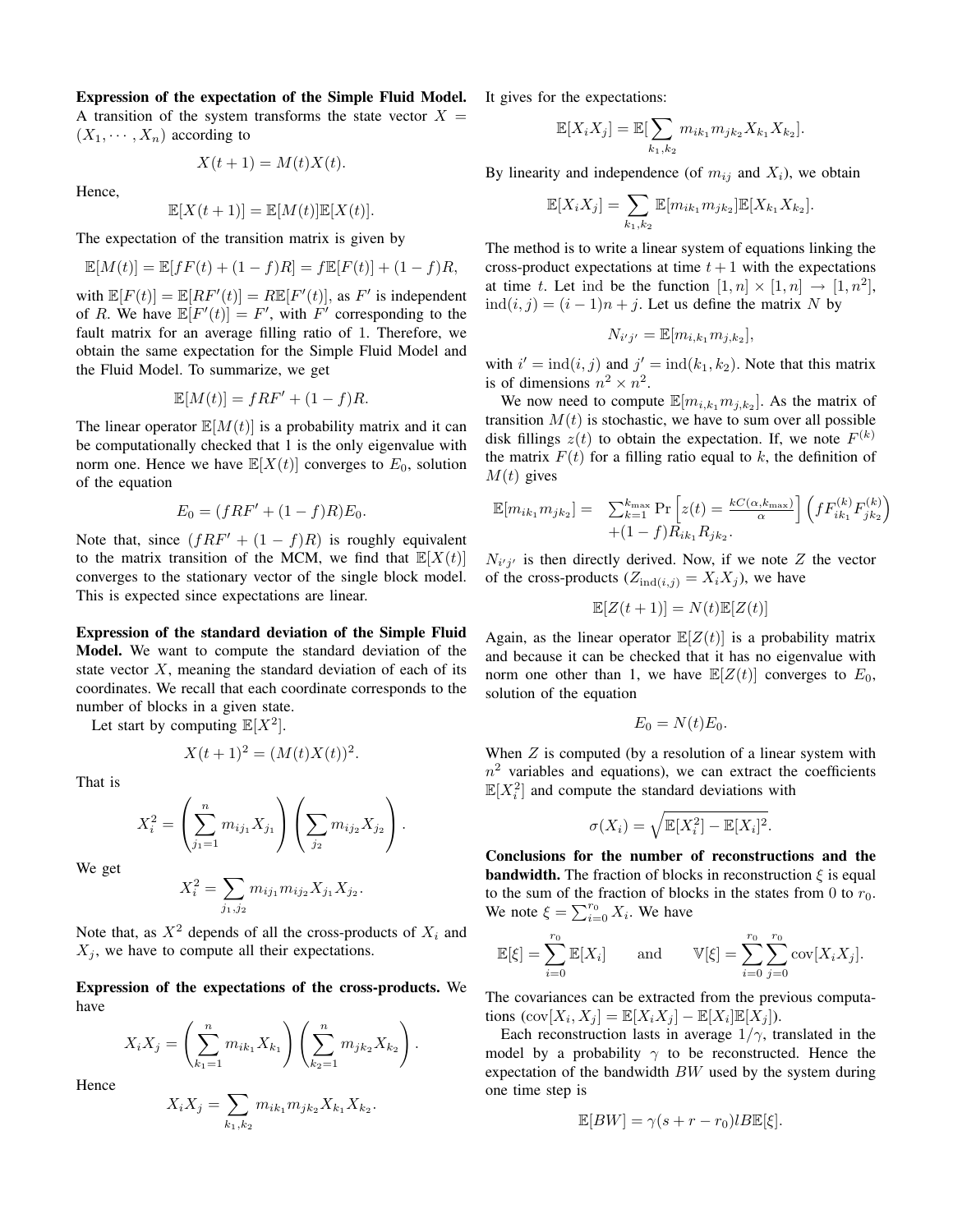

Fig. 5. Timeseries of the bandwidth used by SM and FM for 5 years.

Recall that l is the size of a fragment and  $s+r-r_0$  is roughly the number of fragments sent during a reconstruction. We also get directly the variance

$$
\mathbb{V}[BW] = (\gamma(s+r-r_0)lB)^2 \mathbb{V}[\xi].
$$

Remark: Other moments can be computed similarly, albeit with additional complexity, as we need to compute all crossproducts  $(\mathbb{E}[X_1 \dots X_k])$  for the k-th moment).

#### *C. Validation of the model*

We run an extensive set of simulations to validate the Fluid Model (FM) for different values of parameters. Figure 5 presents an example of a timeseries of the bandwidth usage. The top plot is the Simulation Model and the bottom one the Fluid Model. As expected, the averages of the two models are almost the same (few tenths of percent). But in addition, we observe that the variations are now very close as well (2.15 Mbits/s vs. 2.23 Mbits/s).

Figure 6 shows the standard deviation of the bandwidth use in both models for systems with different number of peers and fixed amount of system data. We see that the values are very close and differ by only few percents. The average bandwidth use is about the same in all these experiments and is close to 1.37 Mbits/s. Note that the variations of the FM and SFM are of the same order of magnitude, but still differ by around 20 to 40 percent in most cases, showing the impact of the heterogeneity of disk occupancy, and hence the need for the Fluid Model.

A summary of results is given in Table III. We see that the standard error of the two models differs from less than 5 percent for this set of parameters. We conclude that the system is modeled very closely by the FM.

Influence of the parameters. Note that the standard deviation does not seem to depend of the value of  $r_0$ . To give an



Fig. 6. Bandwidth std. deviation vs number of peers for SM, FM (SFM is also given for comparison).

TABLE III STANDARD ERROR OF BANDWIDTH USAGE (STDDEV/MEAN) FOR DIFFERENT VALUES OF  $r_0$ ,  $\theta$  (IN HOURS) AND MTTF (IN YEARS).

|      | $r_0$ |                | 2    | 3    | 4    | 5    |      |      |
|------|-------|----------------|------|------|------|------|------|------|
|      | SМ    | 0.35           | 0.33 | 0.32 | 0.31 | 0.29 |      |      |
|      | FМ    | 0.31           | 0.31 | 0.31 | 0.30 | 0.29 |      |      |
|      |       |                |      |      |      |      |      |      |
|      |       | θ              | 6    | 12   | 24   | 36   |      |      |
|      |       | SM             | 0.61 | 0.42 | 0.29 | 0.24 |      |      |
|      |       | FМ             | 0.59 | 0.41 | 0.27 | 0.23 |      |      |
|      |       |                |      |      |      |      |      |      |
| MTTF |       | $\overline{2}$ | 3    | 4    | 5    | 6    | 8    | 10   |
| SM   | 0.40  | 0.58           | 0.69 | 0.80 | 0.90 | 0.97 | 1.11 | 1.54 |
| FM   | 0.38  | 0.55           | 0.67 | 0.78 | 0.87 | 0.96 | 1.09 | 1.66 |
|      |       |                |      |      |      |      |      |      |

intuition of the influence of the parameters on the system variations, we provide here a rough estimate of the standard error of the bandwidth usage. When there is a disk failure, in average, roughly  $R_D \approx \frac{B(s+r)}{N(r-r_0)}$  block reconstructions start. The average number of reconstructions can then be estimated by  $\mathbb{E}[R] \approx fR_D$ . Let us now estimate its variance. When  $f$  is small, there are two cases: either no failure occurs with probability  $f$  and no reconstruction starts, or there is a failure and  $R_D$  blocks are reconstructed. The reconstruction lasts  $\theta$  time steps. Then the system reconstructs  $R_D/\theta$  blocks per time step during a time  $\theta$ . Hence it gives  $\mathbb{V}[R] \approx (1 - f\theta)E[X]^2 + l\theta(\mathbb{E}[X]/f\theta - E[X])^2$ . That is  $\mathbb{V}[X] \approx (1 - f\theta + f\theta(1/f\theta - 1)^2)\mathbb{E}[X]^2$  When  $f\theta$  is small, we get

$$
\text{Std. Err.}[R] \approx \frac{1}{\sqrt{\alpha N\theta}}.
$$

From this approximation, the system variations should be roughly independent of  $r_0$ , but inversely proportional to  $\sqrt{N}$ ,  $\sqrt{\theta}$  and proportional to  $\sqrt{MTTF}$ . These tendencies are seen in Table III and Figure 6.

#### *D. Model Discussions - Future Directions*

We showed that the Fluid Model closely models the behavior of the real system. In fact, we see that the non